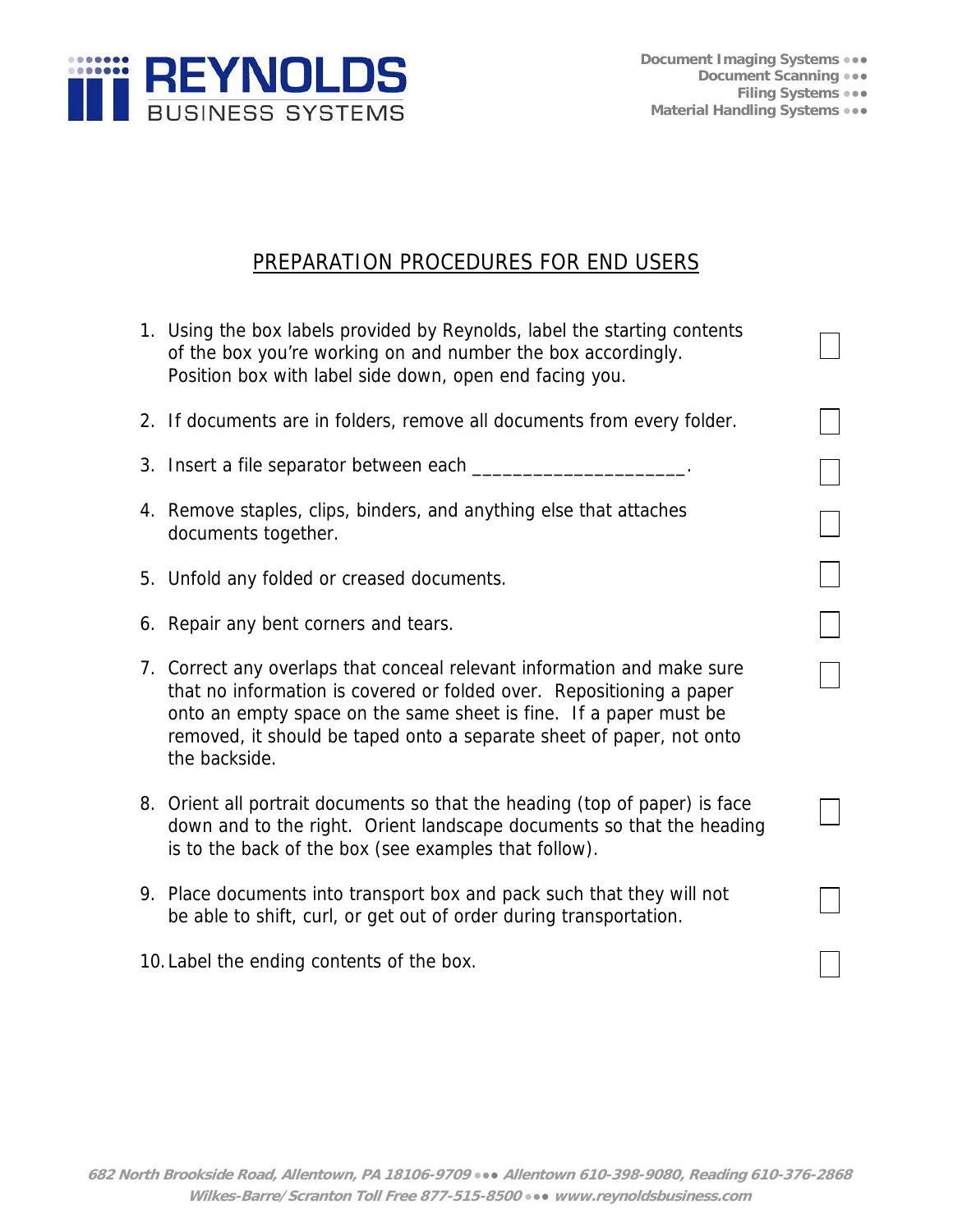## Reynolds Business Systems Inc.

Heading  $\rightarrow$ 

## EXAMPLE OF A PORTRAIT DOCUMENT THESE SHOULD BE PLACED IN THE BOX SO THAT THE HEADING IS TO THE RIGHT